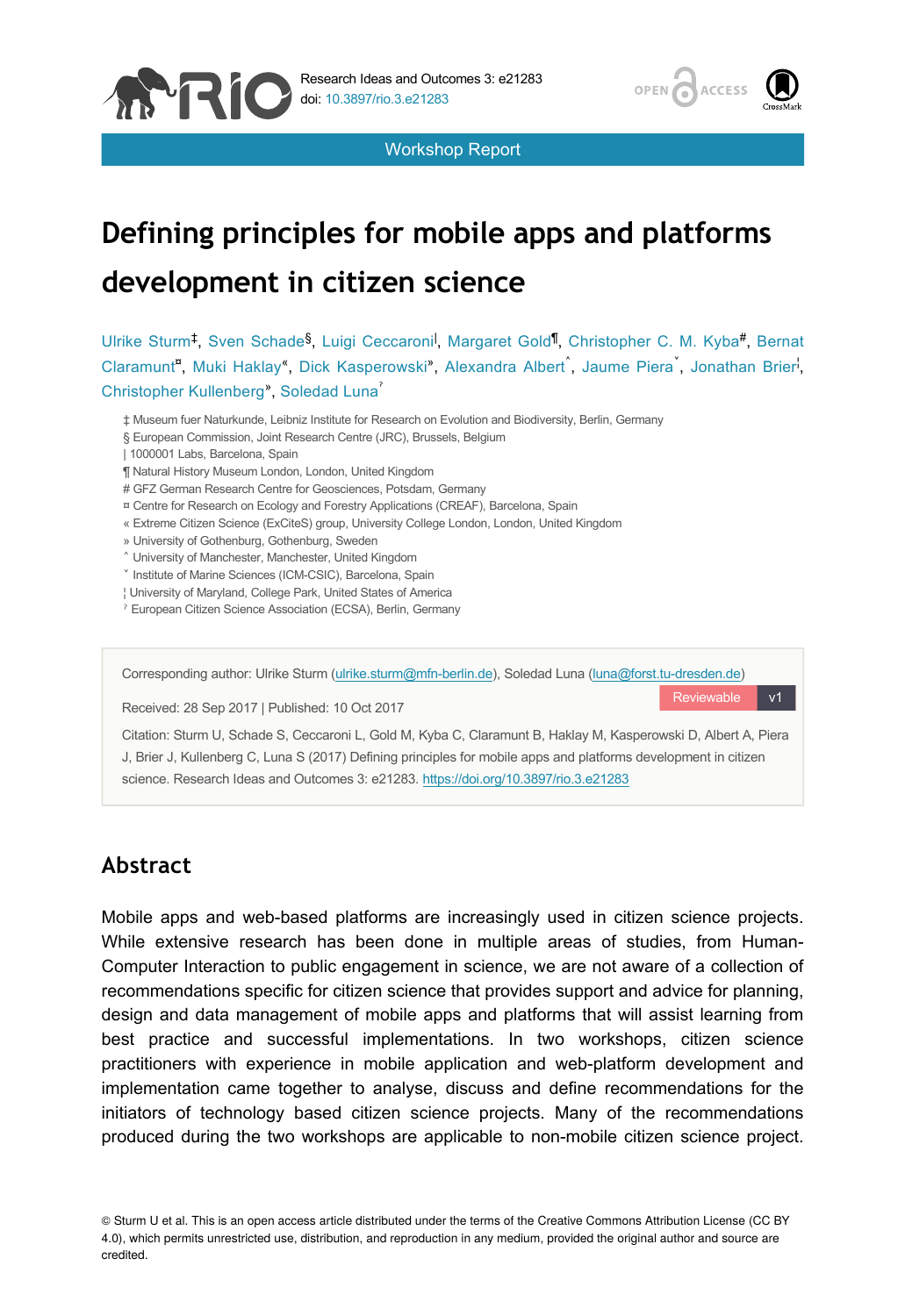Therefore, we propose to closely connect the results presented here with ECSA's Ten Principles of Citizen Science.

### **Keywords**

Citizen science, digital technologies, design, reuse, interoperability

# **Contributors**

Workshop participants, working group facilitators and organizers and their corresponding organizations are listed in Table 1.

Table 1.

List of participants of the workshops "Defining Principles for mobile apps and platforms development in citizen science". The first workshop took place in December 2016 in Berlin, and the second in April 2017 in Gothenburg.

| <b>Name</b>            | Organization                                          |
|------------------------|-------------------------------------------------------|
| Gaia Agnello           | <b>ECSA</b>                                           |
| Alexandra Albert       | University of Manchester                              |
| Lina Andersson         | Royal Institute of Technology, Sweden                 |
| Janice Ansine          | The Open University                                   |
| Leon Barthel           | Leibniz Institute for Zoo and Wildlife Research (IZW) |
| Flavia Bartoccioni     | University of Rome Tor Vergata                        |
| Rainer Borcherding     | Project coordinator CS-Platform BeachExplorer.org     |
| Jonathan Brier         | University of Maryland                                |
| Daniela Campobello     | University of Palermo                                 |
| Sofia Capellan         | <b>BirdLife International</b>                         |
| Luigi Ceccaroni        | 1000001 Labs                                          |
| Bernat Claramunt López | <b>CREAF</b>                                          |
| John Cornell           | <b>BirdLife International</b>                         |
| Olha Danylo            | International Institute for Applied Systems Analysis  |
| Daniel Edler           | University of Gothenburg                              |
| Carolin Ehmig          | Universität Potsdam                                   |
| Candan Eylül Kilsedar  | Politecnico di Milano                                 |
| Claudia Göbel          | <b>ECSA</b>                                           |
| Margaret Gold          | Natural History Museum London                         |
| <b>Volker Grescho</b>  | UFZ/iDiv                                              |
| Gregor Hagedorn        | Museum für Naturkunde Berlin                          |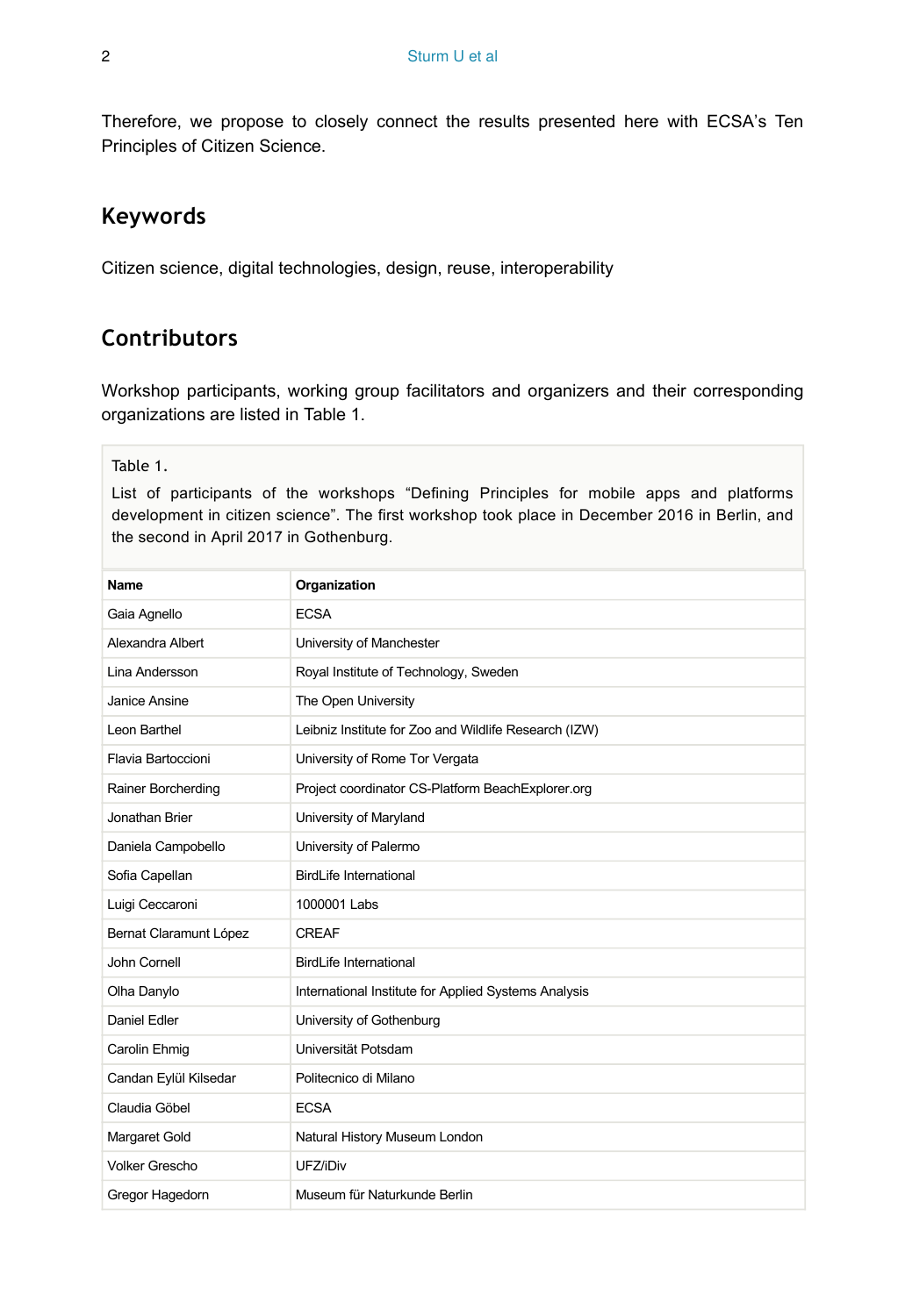| Niclas Hagen                | University of Gothenburg                                                       |
|-----------------------------|--------------------------------------------------------------------------------|
| Muki Haklay                 | UCL                                                                            |
| Giannis Haralabopoulos      | University of Southampton                                                      |
| Jana Hoffmann               | Museum für Naturkunde Berlin                                                   |
| Philipp Hummer              | <b>SPOTTERON</b>                                                               |
| <b>Clemens Jacobs</b>       | GIScience group, Heidelberg University                                         |
| Kostas Karatzas             | Aristotle University of Thessaloniki, Greece                                   |
| Dick Kasperowski            | University of Gothenburg                                                       |
| <b>Itzhak Khait</b>         | Tel Aviv University's Steinhardt Museum of Natural History & Cnature apps Inc  |
| Guilherme Kodja Tebecherani | IPM - Iniciativa Pro Mar, Brazil                                               |
| Renzo Kottmann              | MPI for marine Microbiology                                                    |
| Lars Kristensen             | University of Aarhus                                                           |
| Christopher Kullenberg      | University of Gothenburg                                                       |
| Christopher Kyba            | GFZ German Research Centre for Geosciences                                     |
| Ola Langvall                | Swedish University of Agricultural Sciences/Swedish National Phenology Network |
| Vanessa Lemos Campos        | independent                                                                    |
| Cecilia Lindhé              | University of Gothenburg                                                       |
| Soledad Luna                | <b>ECSA</b>                                                                    |
| Sean Lynch                  | University College Cork                                                        |
| Agnes Mair                  | National History Museum Vienna                                                 |
| Åsa Mäkitalo                | University of Gothenburg                                                       |
| André Mascarenhas           | <b>ECSA</b>                                                                    |
| Adam McMaster               | Zooniverse, University of Oxford                                               |
| Gerald Pape                 | senseBox                                                                       |
| Patricia Paulsson           | BioNote, Chalmers University of Technology                                     |
| Chris Phethean              | University of Southampton                                                      |
| Jaume Piera                 | Institute of Marine Sciences (ICM-CSIC)                                        |
| Marisa Ponti                | University of Gothenburg                                                       |
| Antonella Radicchi          | <b>Technical University Berlin</b>                                             |
| <b>Robert Richter</b>       | Museum für Naturkunde Berlin                                                   |
| Veljo Runnel                | University of Tartu Natural History Museum                                     |
| Dilek Sahin                 | <b>TEMA Foundation</b>                                                         |
| Franziska Sattler           | Museum für Naturkunde Berlin                                                   |
| Sven Schade                 | European Commission, Joint Research Centre (JRC)                               |
| Katrin Schneider            | Unabhängiges Institut für Umweltfragen                                         |
| Julia Schnetzer             | MPI für marine Mikrobiologie Bremen                                            |
| Wolfgang Schröder           | netzweber GmbH                                                                 |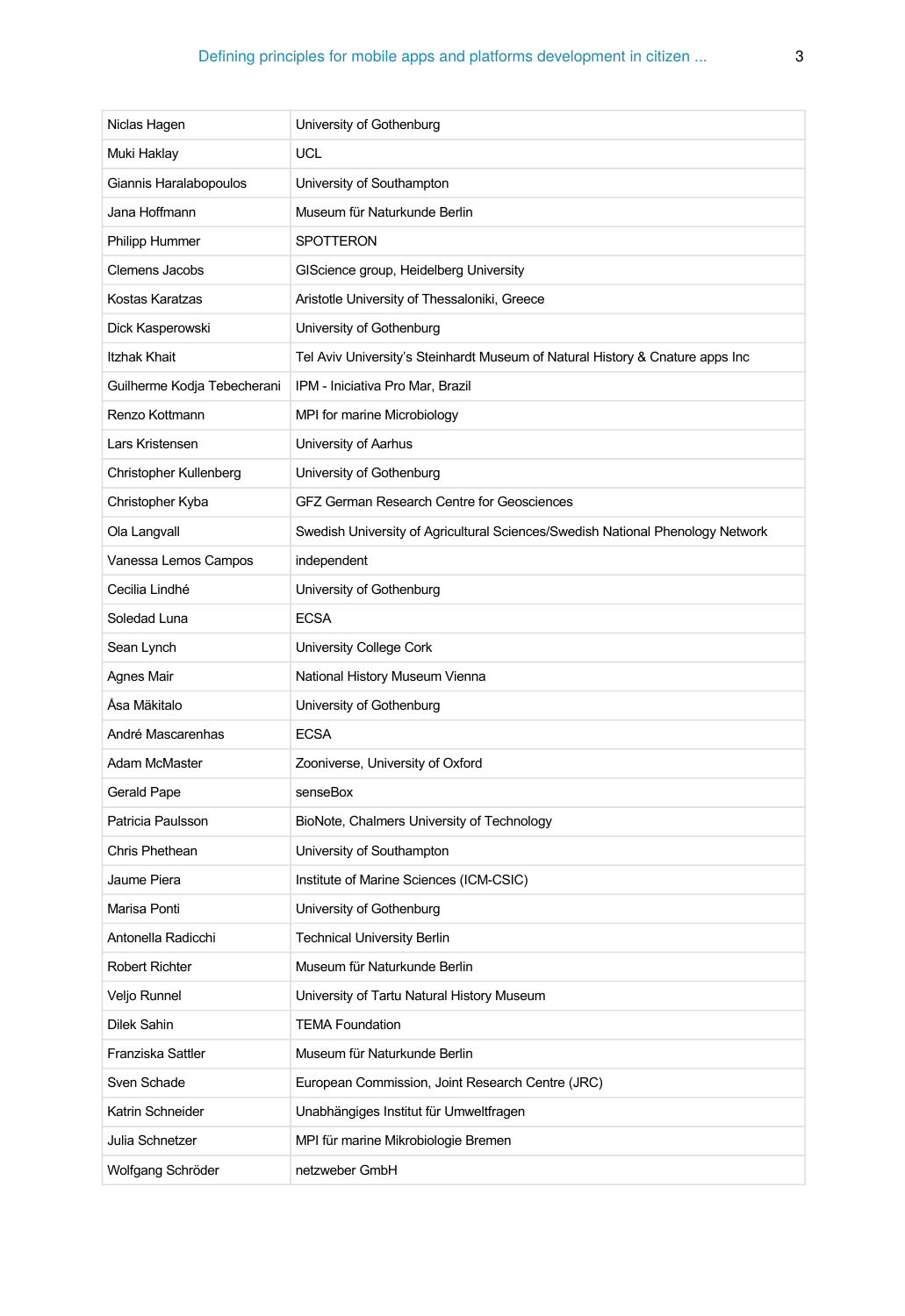| Andrea Sforzi       | Museo Naturale Maremma                                                        |
|---------------------|-------------------------------------------------------------------------------|
| Jari Silander       | Ymparisto, Finland                                                            |
| Michael Strohbach   | TU Braunschweig                                                               |
| Ulrike Sturm        | Museum für Naturkunde Berlin                                                  |
| <b>Tobias Sturn</b> | <b>IIASA</b>                                                                  |
| Alda Terracciano    | UCL / University of Gothenburg                                                |
| Erik Thorelli       | BioNote, University of Gothenburg                                             |
| Jakub Trojan        | Tomas Bata University in Zlin, Czech Republic                                 |
| Gunilla Ullman      |                                                                               |
| Ella Vogel          | National Biodiversity Network (UK), and representing GBIF                     |
| Iris Wessolowski    | 3x3: Kommunikation, Analysen, Konzepte & Content fürs Web & Sciencekompass.de |
| Florian Wetzel      | Museum für Naturkunde Berlin                                                  |
| Mirjana Zabic       | University of Banja Luka, Bosnia and Herzegovina                              |
| David Ziegler       | Museum für Naturkunde Berlin, German Citizen Science Platform                 |

### **Introduction**

In the field of citizen science, digital technologies are increasingly used (Bonney et al. 2014, Haklay 2012, Jennett et al. 2016, Newman et al. 2012, Raddick et al. 2013, Silvertown 2009, Wiggins and Crowston 2011). Despite this, there is a need for support and advice for planning, design and data management of mobile apps and platforms in the citizen science community. Adriaens et al. (2015), for example, stress this need in relation to the monitoring of invasive alien species. Following these requests it is therefore time to join forces, and structure the growing number of new developments in order to prevent needless duplication of existing functionality, repetition of failure, and learn lessons from successful implementation and best practice. To jumpstart such collaboration, Ulrike Sturm [\(MfN\)](https://www.naturkundemuseum.berlin/) and Soledad Luna ([ECSA](https://ecsa.citizen-science.net/)) decided to organize two workshops with the aim of defining principles for the development of mobile apps and platforms in citizen science. Additionally, we wanted to connect people working with apps and platforms, strengthen their networks, and foster synergies. As the [European Citizen Science Association](https://ecsa.citizen-science.net/) (ECSA) has a growing network of organizations and individuals from across Europe and beyond, who specialize in the field of citizen science across different cultures, national boundaries, and regulations, the workshops provided an opportunity to share the growing knowledge in this area.

This report summarizes the outcomes of the first and the second workshops. Detailed results, discussions and original material can be found in each workshop report (Sturm et al. 2017a, Sturm et al. 2017b) and in two online platforms that were used to allow for a remote and broader participation ([Trello](https://trello.com/b/jKXYC1IP/second-workshop-defining-principles-for-apps-and-platforms-for-citizen-science) and [Google folder\)](https://drive.google.com/drive/folders/0B7OC90YMxUOXTDktTEZZMWliM00).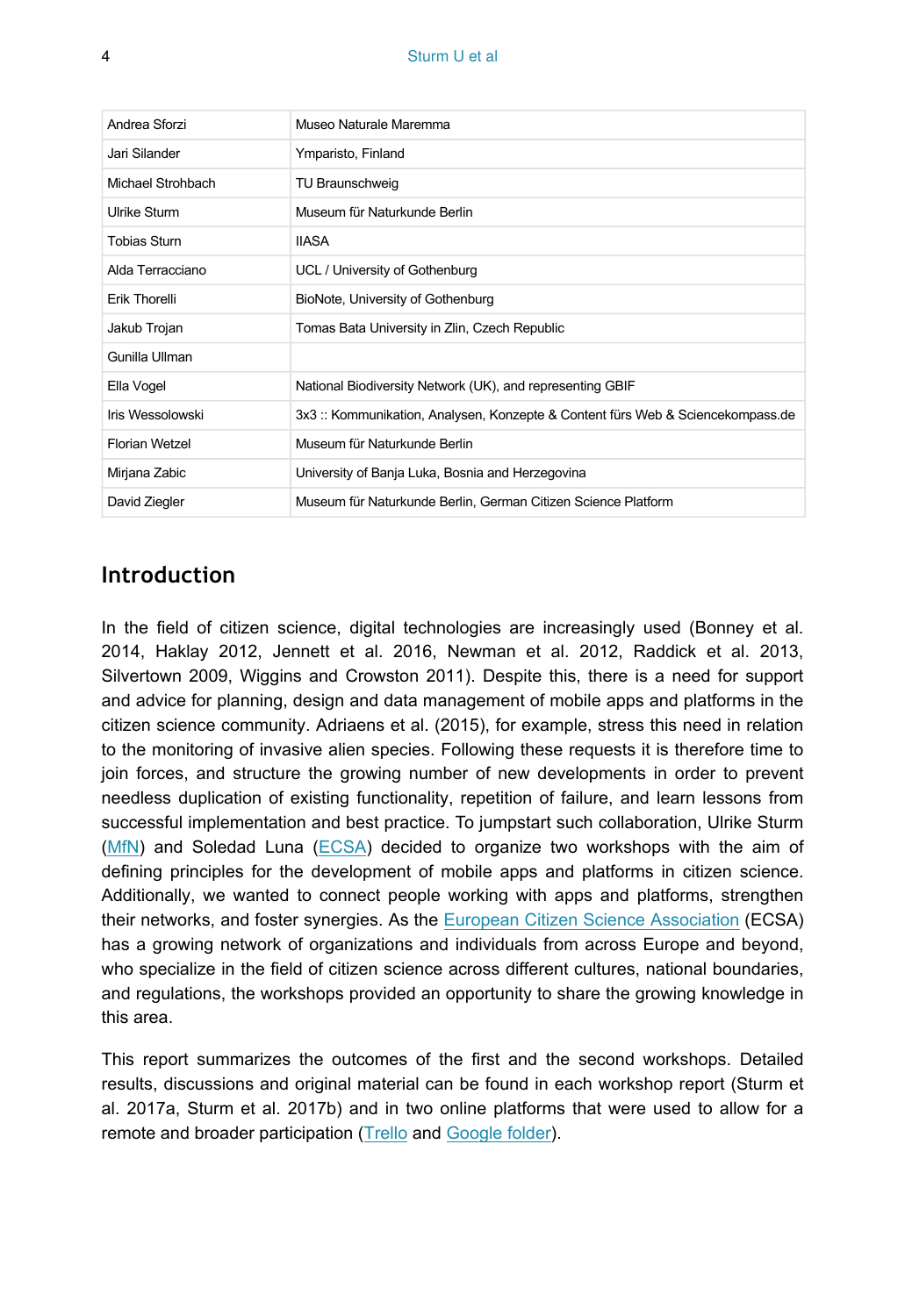Following a series of context-setting presentations, working group discussions were organized in six major areas: 1) Interoperability and data standardization; 2) User Interface & Experience Design; 3) Outreach, learning, education, and other rewards of participation; 4) Re-use; 5) Sharing of learning; and 6) Tracking participants' contribution across different projects. In order to establish a common understanding, the participants agreed on a definition for the terms app, platform, portal and citizen science practitioner (Fig. 1).



#### Figure 1. doi

Definitions agreed by all participants in order to establish a common understanding for app, platform and portal and considering that the boundaries are not always clear and in some cases tools might act as a portal and a platform at the same time.

### **Key outcomes**

The first and the second workshop were co-organized by [Stadtnatur entdecken](http://naturblick.naturkundemuseum.berlin/) , a project of the [Museum für Naturkunde Berlin \(MfN\)](https://www.naturkundemuseum.berlin/) and the [European Citizen Science Association](https://ecsa.citizen-science.net/) [\(ECSA\)](https://ecsa.citizen-science.net/) . The first workshop took place in December 2016, in Berlin, Germany. It had 46 participants and was supported by [Bridging in Biodiversity Science \(BIBS\)](https://www.bbib.org/bibs-project.html), [Berlin-](https://www.bbib.org/home.html)[Brandenburg Institute of Advanced Biodiversity Research \(BBIB\)](https://www.bbib.org/home.html) and the [German Federal](http://www.bmub.bund.de/en/) [Ministry of the Environment, Nature Conservation, Building and Nuclear Safety.](http://www.bmub.bund.de/en/) The second workshop took place in April 2017, in Gothenburg, Sweden and was co-organized with the [University of Gothenburg](http://www.gu.se/). It had 31 participants, and was supported by the [Marian](https://www.wallenberg.com/mmw/en) [ne and Marcus Wallenberg Foundation.](https://www.wallenberg.com/mmw/en)

In the first workshop, a number of projects were presented in order to share insights, success stories, and challenges. [The apps and guidelines of the EU BON project](https://drive.google.com/file/d/0B7OC90YMxUOXQkhCcVZIYjJYWjQ/view) were presented by Veljo Runnel [\(University of Tartu](https://www.ut.ee/en)), [Naturblick](https://drive.google.com/file/d/0B7OC90YMxUOXN0JlbDc3dl9mV0E/view) by Ulrike Sturm ([Museum für](https://www.naturkundemuseum.berlin/) [Naturkunde Berlin\)](https://www.naturkundemuseum.berlin/), [Loss of the Night/My Sky at Night](https://drive.google.com/file/d/0B7OC90YMxUOXenM0QWkyMGozWVk/view) by Christopher Kyba ([Deutsches](http://www.gfz-potsdam.de/startseite/) [GeoForschungsZentrum Potsdam\)](http://www.gfz-potsdam.de/startseite/), [NatureWatch](https://drive.google.com/file/d/0B7OC90YMxUOXWDZsUUtIa3hIUzg/view) by John Cornell ([Bird Life International\)](http://www.birdlife.org/), [Platform Natusfera](https://drive.google.com/file/d/0B7OC90YMxUOXOVgya2szUVZpN1k/view) by Bernat Claramunt ([Ecological and Forestry Applications Research](http://www.creaf.cat/)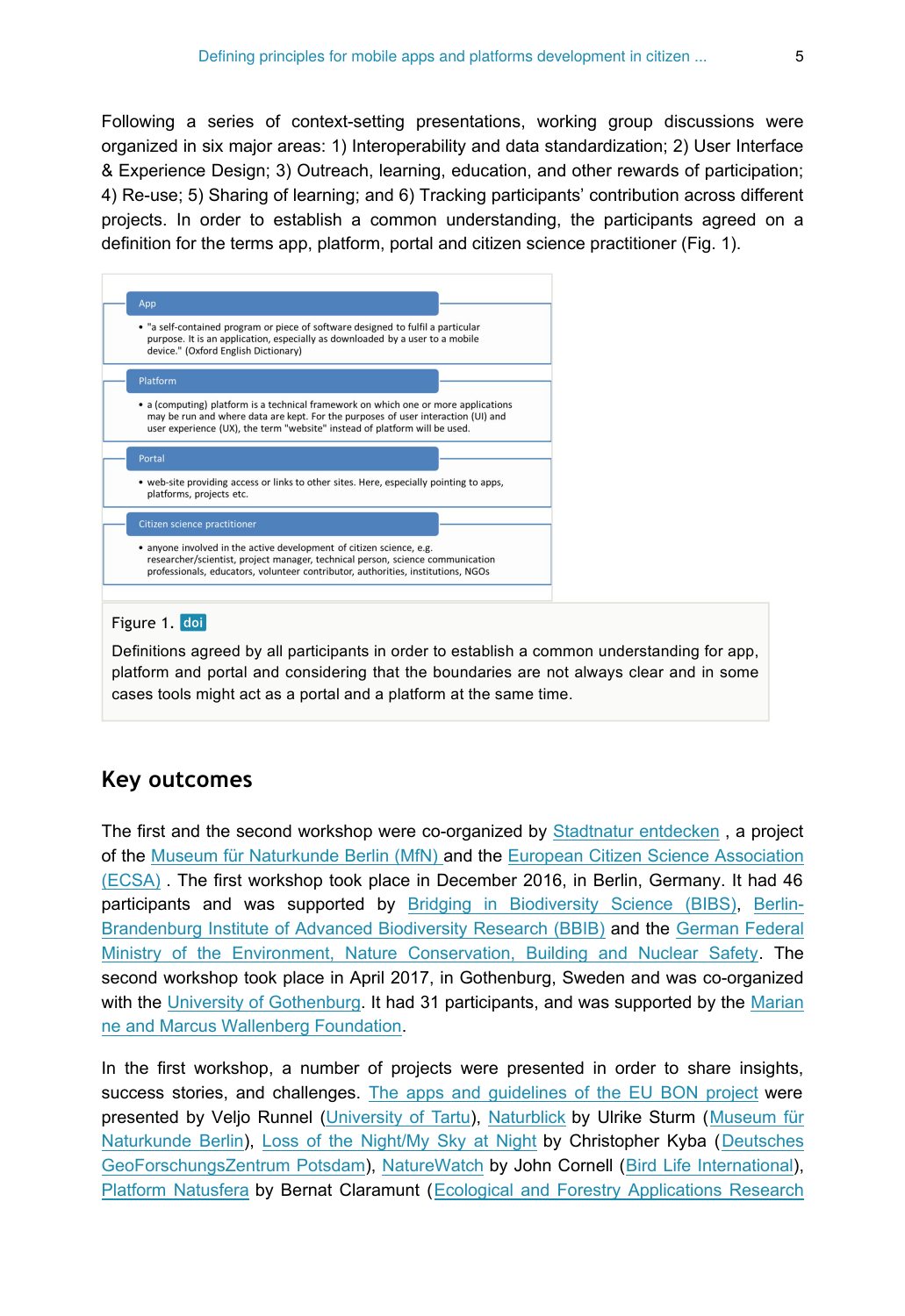[Centre CREAF\)](http://www.creaf.cat/) and Luigi Ceccaroni [\(1000001 Labs\)](http://www.1000001labs.org/), and [Fotoquest go](https://drive.google.com/file/d/0B7OC90YMxUOXdEhRZWw3RzRGYXc/view) by Olha Danylo from the [International Institute for Applied Systems Analysis \(IIASA\)](http://www.iiasa.ac.at/). Bernat Claramunt ([C](http://www.creaf.cat/) [REAF](http://www.creaf.cat/)) also outlined the [contribution of citizen science towards international biodiversity](https://drive.google.com/file/d/0B7OC90YMxUOXSGRSQ1k3elh0QmM/view) [monitoring](https://drive.google.com/file/d/0B7OC90YMxUOXSGRSQ1k3elh0QmM/view). Sven Schade from the [Joint Research Center \(JRC\)](https://ec.europa.eu/jrc/en) reflected on the diverse [la](https://drive.google.com/file/d/0B7OC90YMxUOXV0E4dVNMVzlPaE0/view) [ndscape of citizen science apps and platforms](https://drive.google.com/file/d/0B7OC90YMxUOXV0E4dVNMVzlPaE0/view) and led the discussion to agree on a shared definition for apps, platforms and portals. He also highlighted the importance of [integrating](https://drive.google.com/file/d/0B7OC90YMxUOXU2gxN1NncjByNVU/view) [citizen's contributions into the European policy making process](https://drive.google.com/file/d/0B7OC90YMxUOXU2gxN1NncjByNVU/view). Renzo Kottmann [\(Max](https://www.mpi-bremen.de/en/Home.html) [Planck Institute for marine Microbiology](https://www.mpi-bremen.de/en/Home.html)) expressed ideas about [balancing open scientific](https://drive.google.com/file/d/0B7OC90YMxUOXWENEN0swMDJFamM/view?usp=drive_web) [data with closed personal data.](https://drive.google.com/file/d/0B7OC90YMxUOXWENEN0swMDJFamM/view?usp=drive_web) And finally, Claire Born ([Wigwam GmbH\)](https://wigwam.im/) guided the participants through a [rapid-prototyping](https://drive.google.com/file/d/0B78VoDtfxp8dUjd4QnhfQWk3NUk/view) exercise to explore the applicability of the first identified principles.

During the second workshop, several presentations highlighted aspects of the diverse field of citizen science apps and platforms. Marisa Ponti ([University of Gothenburg\)](http://www.gu.se/english) presented [Games in Citizen Science,](https://drive.google.com/file/d/0B0gdhkkKAubeTXEyVGRLTGs0SjQ/view) Sven Schade (JRC) presented [lessons learned on re-usability](https://drive.google.com/file/d/0B78VoDtfxp8dbi1RTjZwSzdGeE0/view) [and how to define success,](https://drive.google.com/file/d/0B78VoDtfxp8dbi1RTjZwSzdGeE0/view) Adam McMaster ([University of Oxford](http://www.ox.ac.uk/)) presented the [Zooniver](https://drive.google.com/file/d/0B78VoDtfxp8dN0E5aDRZWXRueDA/view) [se Platform](https://drive.google.com/file/d/0B78VoDtfxp8dN0E5aDRZWXRueDA/view), Jonathan Brier ([University of Maryland\)](https://www.umd.edu/) presented [SciStarter](https://drive.google.com/file/d/0B78VoDtfxp8dZC1zdVNRcjlKbE0/view) and Ella Vogel ( [National Biodiversity Network\)](https://nbn.org.uk/) presented the [UK National Biodiversity Network and GBIF.](https://drive.google.com/file/d/0B78VoDtfxp8dZ2ZvT0RmLS1MeG8/view) Christopher Kullenberg (University of Gothenburg) reflected on [collecting social science](https://scientometrics.flov.gu.se/presentations/GBGworkshop.html#/) [data with smartphone apps and school children.](https://scientometrics.flov.gu.se/presentations/GBGworkshop.html#/) Dick Kasperowski (University of Gothenburg) gave insight into the [epistemological ideals of participation](https://drive.google.com/file/d/0B78VoDtfxp8dZ19nQXd3OVB0Y1U/view). Luigi Ceccaroni (1000001 Labs) reported on the [ontology of citizen science.](https://drive.google.com/file/d/0B78VoDtfxp8dMy1Ucm9iVi00bHM/view) Posters on ["Impacts of Design](https://drive.google.com/file/d/0B5r-DREYiek-R04zV2lZY2pEblU/view)" by Jonathan Brier, ["Building a Player Base"](https://drive.google.com/file/d/0BwuT7y5cHwOHR05sSjN1d0x5QjA/view) by Lars Kristensen ([University of Aarhus\)](http://www.au.dk/en/), and the app ["Marine Megafauna"](https://drive.google.com/file/d/0B78VoDtfxp8dNkRPTFFEYVJYZmM/view) by Guilherme KODJA Tebecherani [\(IPM - Iniciativa Pro Mar](http://www.ipromar.org.br/)) were presented in the poster session.

At both workshops working groups were held in the following areas: 1) Interoperability and data standardization; 2) User Interface & Experience Design; 3) Outreach, learning, education, and other rewards of participation. The discussions of the second workshop built on the results of the first workshop. Additional working groups were organized for the second workshop with a focus on 4) Re-use; 5) Sharing of learning; and 6) Tracking participants' contribution across different projects. Two online platforms allowed remote contribution to all working groups.

#### **Working Group 1: Principles for interoperability and data standardization**

It was the scope of this working group to define principles in relation to openness, accessibility, reusability, data privacy, and back-end system design. The discussion outlined the need for a common structure and scheme for metadata. This includes e.g. metadata about: 1) citizen science projects, 2) tools used in projects, and 3) observations made by participants. It was stressed that the aspect of data privacy of citizen related data requires greater awareness and common standards. Recommendations were compiled for five main topics: the sharing of outcomes, legal and ethical issues, interoperability with projects that do not have a genuine science outcome or do not involve citizens, and feedback, acknowledgement and interoperability of quality assurance procedures.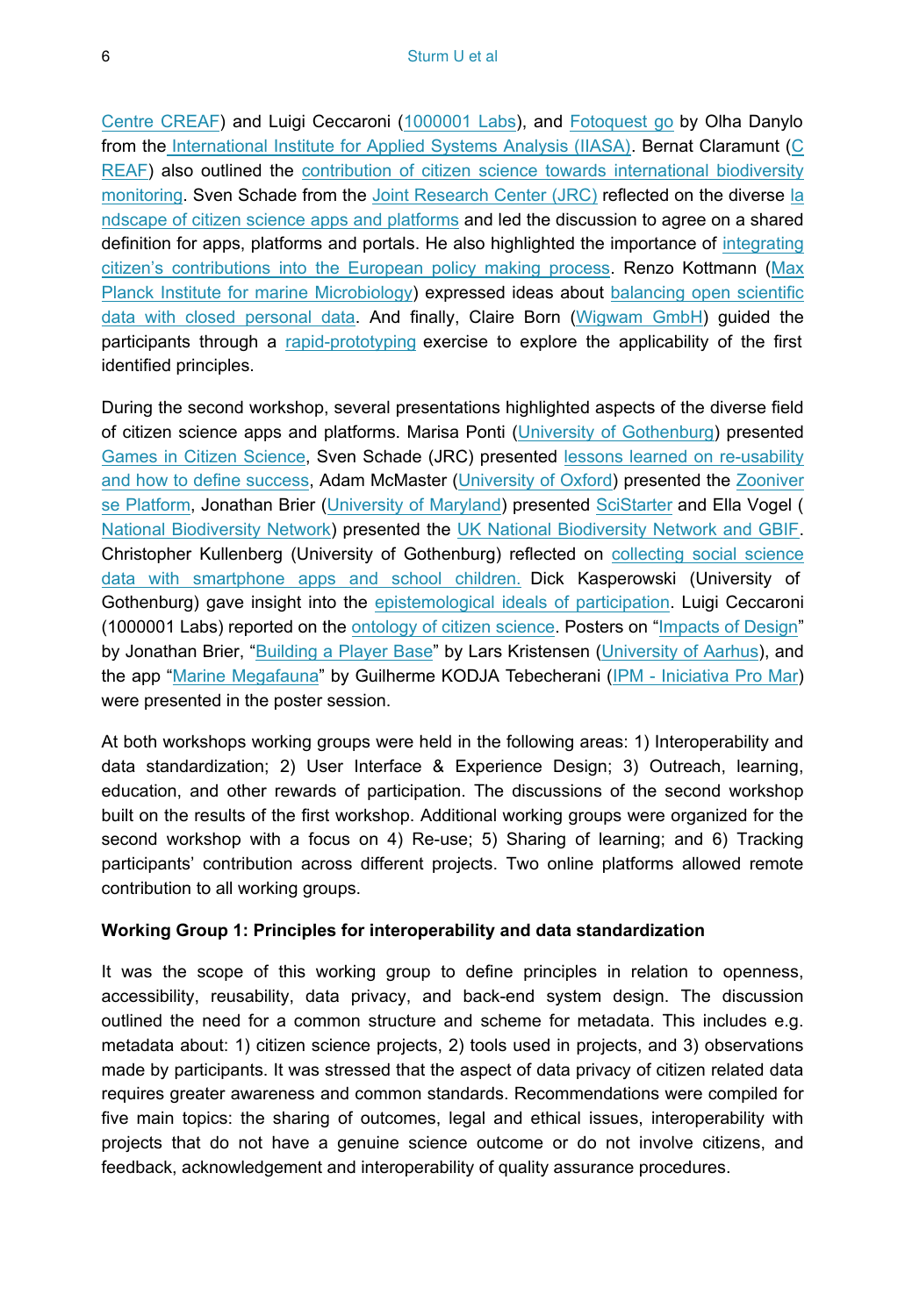### **Working Group 2: Principles for User Interface and Experience Design: Interaction, Mechanisms to support Motivation**

This working group had the mandate to define principles in relation to usability, engagement (gamification, feedback) and procedure to improve data quality and assurance. The discussion of both workshops raised the overall question of whether design guidelines for citizen science would differ from industry guidelines. Therefore, people designing apps for citizen science should turn to the wealth of knowledge about effective app design in the technology industry. A general recommendation resulting from the workshop was that it would be useful to create a curated and easy accessible overview of this knowledge for citizen science practitioners.

### **Working Group 3: Principles for Outreach, Learning, Education, and other Rewards of Participation**

It was the scope of this working group to define principles in relation to recruiting and retaining participants, as well as to learning and ethical considerations. Recruitment was defined as getting someone involved and motivated to make the first observation. Retainment was defined as keeping the participants engaged and using the system for the duration of the project. The group stated that one of the core issues for designers and project coordinators is to remember that citizen science projects are socio-technical, and therefore the social aspects require attention from the start as they should influence the design and the development decisions. Learning takes place at every step of the way, from the initial engagement with an app/platform to actually doing the tasks, and beyond. It was concluded that there is a gap in knowledge and research regarding learning and ethics, on which principles can be based.

#### **Working Group 4: How to foster re-use**?

This working group was a follow-up activity from the first workshop, in which participants identified this very specific and practical question: What is the necessary information to make a list of apps and platforms that can be re-used? The working group did not address specifically other challenges to foster re-use, such as reputation, recognition and reward systems. The main conclusions are that to be able to identify and reuse an existing app or platform the key metrics need to be known, including licensing, all relevant documentation and the the development community that would be available for technical support or even to implement required modifications. Key issues were analysed such as the need for a list of apps and platforms that make it possible to find relevant tools and assess their characteristics. However, such a list needs to be curated and maintained or it will become obsolete with time. Without the dedicated effort of a central owner,, an innovative and sustainable way to self-maintain it would be required. A tree structure with ranking aspects could be designed as a guide to apps and platforms according to the specific needs of any given citizen science project. Apps and platforms could be indexed similar to e.g. Scopus in scientific publishing, and ECSA could be acting similar to e.g. [European Network of](http://www.openlivinglabs.eu/) [Living Labs \(ENoLL\).](http://www.openlivinglabs.eu/)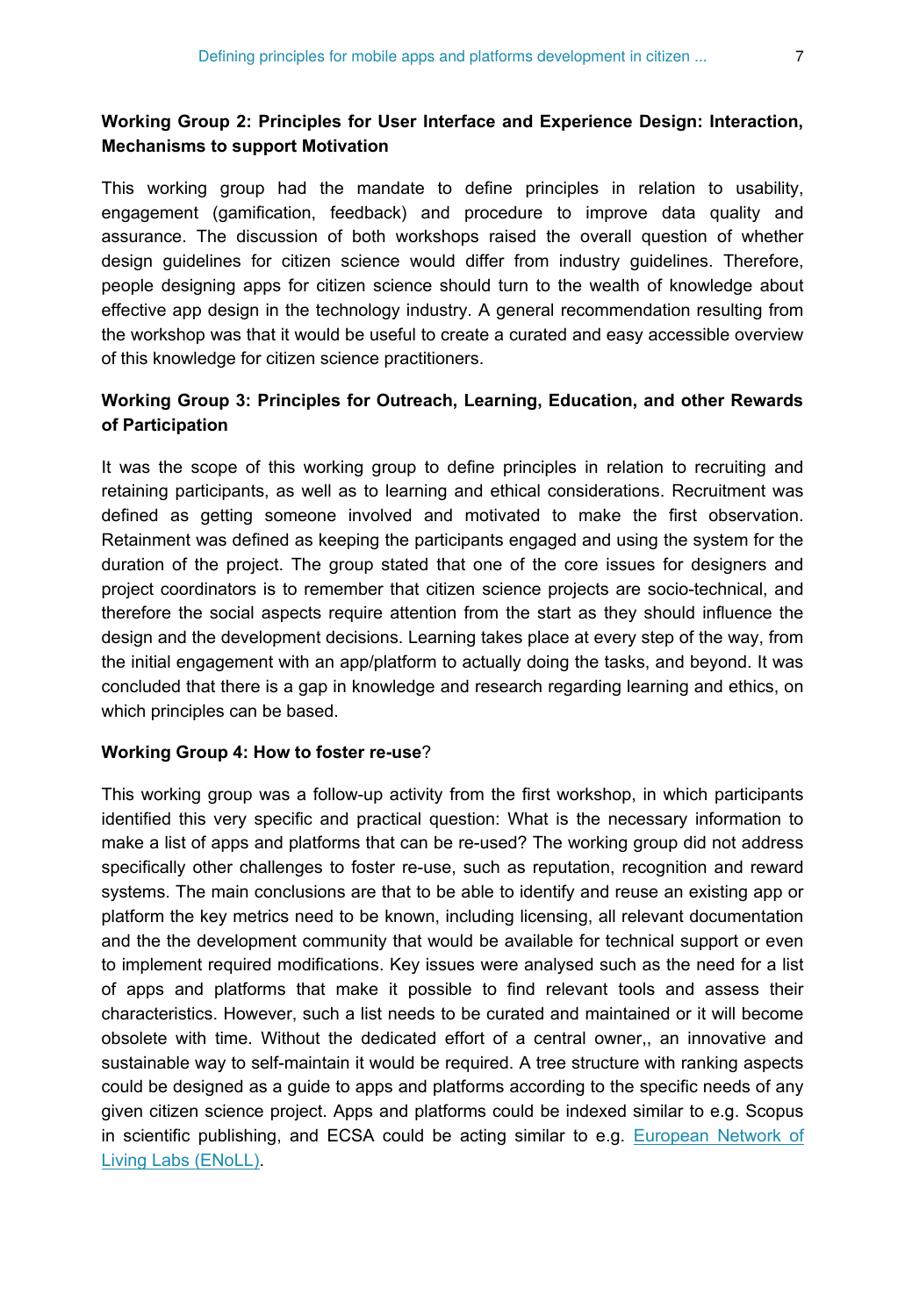### **Working Group 5: How to share the learning of citizen science practitioners around the designing and building of apps and platforms, managing data and involving participants**?

This working group was also a follow-up activity from the first workshop. The group discussed how to share and learn from each other regarding their experiences of developing and using apps and platforms for citizen science. The group recommended to recognize the exchange of knowledge moves in many directions. Also the documentation and sharing of both failures and successes needs to be enhanced. It was proposed to create an online body of knowledge about apps and platforms.

### **Working Group 6: How to track participants' contribution across different citizen science projects**?

This working group was a follow-up activity to discussions concerning privacy and ethics in tracking participants' contributions across projects, that took place during the first workshop. The discussion focussed on concerns regarding the ethics of sharing data about participants and the responsibilities that come with that. An ethics review of projects with 3rd party certification was discussed.

Even though the recommendations were discussed in working groups with different thematic focuses, the process clearly revealed that all aspects are connected. Therefore we developed joint recommendations for three crucial aspects of app and platform development in citizen science (Table 2).

#### Table 2.

Recommendations for app and web platform development in citizen science organized across three main aspects: 1) the sharing of outcomes and interoperability, including all recommendations to allow sharing of source code, data, metadata, documentation and methods, and the use of standards; 2) Communication and design, including specific recommendations for citizen science projects to support and promote learning; and 3) Ethical aspects, including project planning and legal aspects such as data privacy.

#### **1. Sharing of outcomes and interoperability**

Apps (*sensu lato*) should have an API to share as much data as possible.

There should be transparency about what data is collected and where data is stored.

When writing the code, take into account the different levels of technical ability and keep reusability in mind (i.e. new projects can reuse the app or platform, and it should not be too hard to adapt the code for their purposes).

It is preferable to open source the code base, but there are contextual situations where some limited closeness is necessary (e.g. long-term monitoring projects that require aggregation over time, and therefore consistency of the code base).

Re-use also refers to the design (e.g. icons, and interaction), therefore, design should be based on existing standards if applicable. Design should be innovative but familiar.

Existing fit-for-purpose platforms/project-portals/apps (and the communities using them) should be taken into account for re-use. We recommend that existing tools are built on and developed to the next level.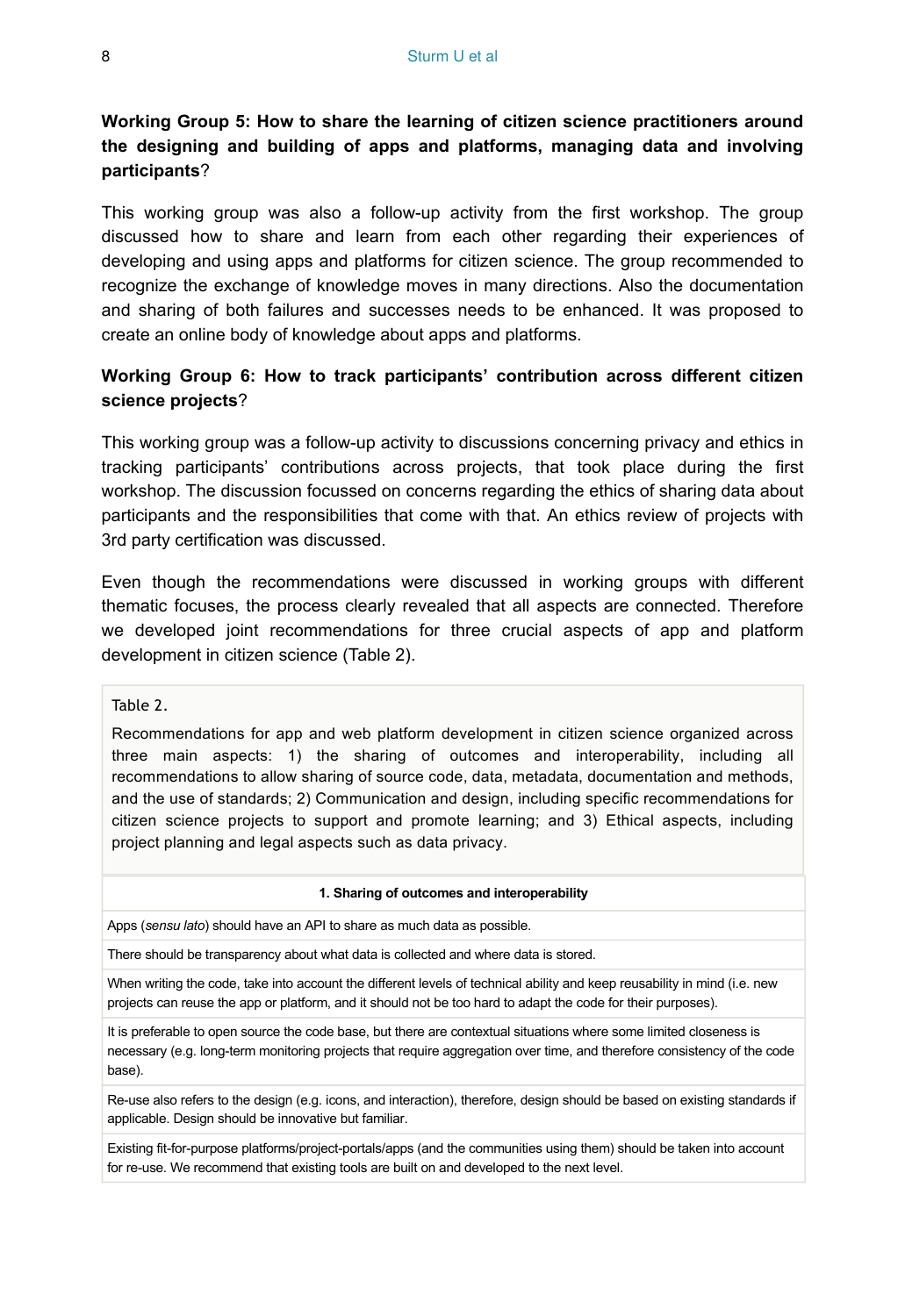New developments should be well documented, if possible also in English (including the scope of use, any assumptions made, known limitations, and implications when using a particular solution).

Licenses should allow for re-use. If sharing data with other countries, pay attention to national and international differences in licensing.

If possible, use modular development of apps and platforms.

Consider multi-lingual translations of project documentation depending on the scale of the project.

If possible, use open standards for data and metadata, and use distribution services that make these accessible. Examples include ALA - BioCollect, SciStarter, PPSR-CORE - CitSci.org, The US Federal Crowdsourcing and Citizen Science Catalog, Dublin Core, GBIF - IPT, Project Open Data Metadata Schema - POD v1.1, CKAN API, DCAT, Schema.org, OGC, CobWeb, ADIwg, ISO 19115/19110, Inspire) until a recommendation is made available by CSA-ECSA-ACSA (foreseen by October 2017).

Each observation site/data point should have a universally unique identifier (UUID coming from an existing standard).

Implement interoperable quality assurance procedures (esp. including validation processes).

#### **2. Communication and Design**

Respect your participants by designing in a way that appreciates their time and lowers the barriers for entry. Think about ease of use, user friendliness, accessibility, and context.

Participants need to be able to communicate amongst themselves (e.g. in forums).

The design of apps and platforms for citizen scientists can be centered on a target group, or be developed to meet the needs of both communities in a co-creation process.

Define your target group (the ones you try to reach), and design for their needs to attract and support them.

Be as inclusive as possible. However, have in mind that the ideal target group size is project specific. In some cases, it is appropriate to narrow the target group in order to enhance recruitment and retention, or to maintain a higher quality of data.

Think about the participant's journey: "take care"/ consider participants throughout the processes of your project, think about their motivation.

Plan and understand the required level of engagement for the project: is it fine to have many on-off participants, or does the nature of the project require deeper long-term engagement?

Check your assumptions about the participants, e.g. do the people you want to reach have e-mail? Internet? Smartphones? Are they comfortable with technology? Do they have Wi-Fi connectivity or data in the field?

Consider the context in which participants are using the app or the website during the design phase. For example, consider the weather(will the participants be using mittens?) and the natural environment (is it wet?).

Take different levels of physical ability into account when designing the interface.

Take other aspects of inclusivity and accessibility into account. In particular design for people with visual difficulties.

Balance designing for citizens with designing for scientists, keeping in mind who the central users of the app or platform will be.

Whenever possible, citizen scientists should be the co-creators of apps, contributing to the structure and design from the very start of development (i.e. not limited to testing).

Design to prevent bias both in the participants demographic composition, as well as in the data collection, coverage, consistency.

Communicate constantly with the participants and react to feedback and ideas.

Design for communication: start by deciding on the right "tool" (app, platform, website,non- digital tools, or a mix).

Communication should be as direct as possible, and both sides should profit. Develop meaningful thanks/giveback within the app itself.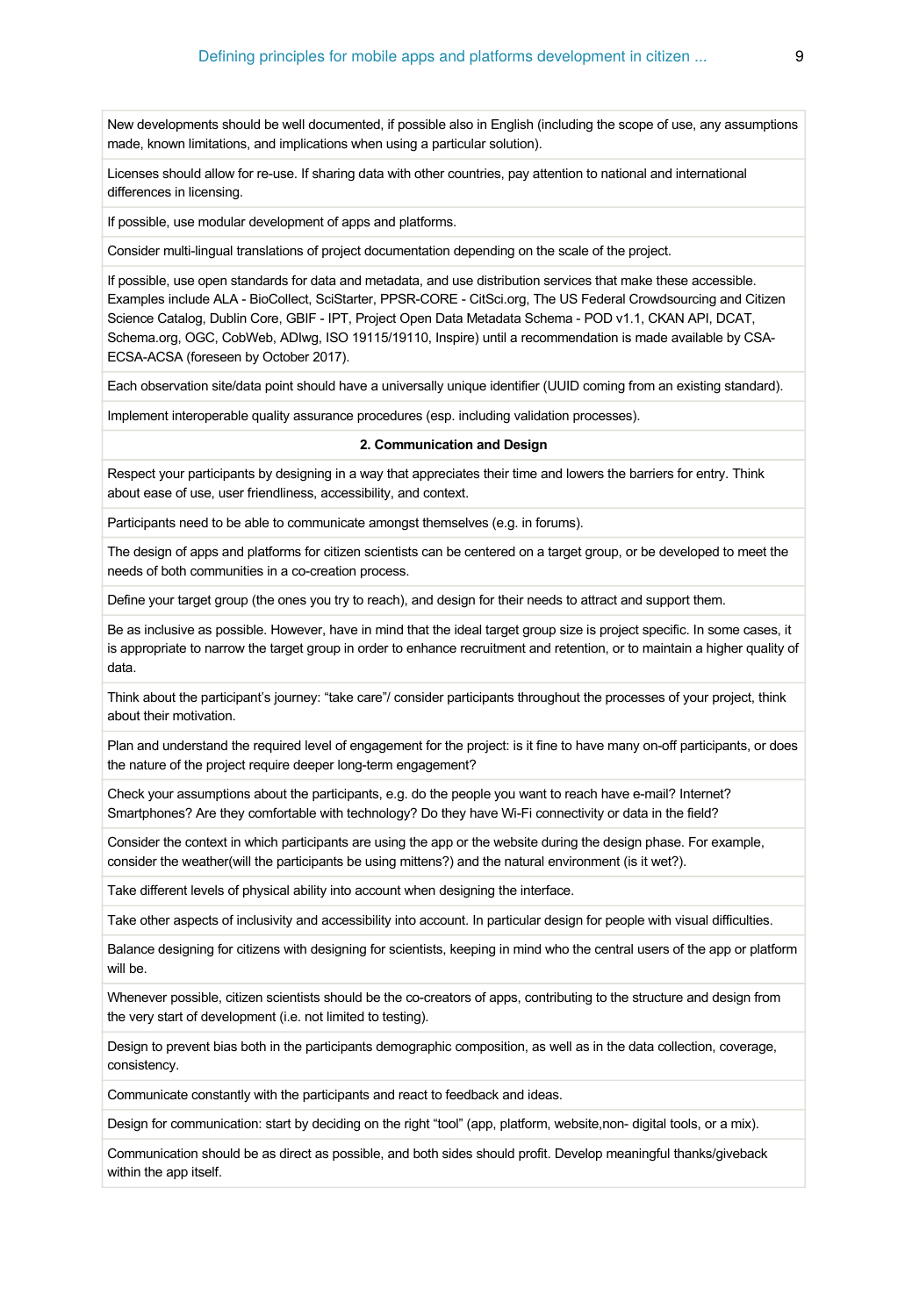Unstructured learning and communication should be recognized as valuable. Allow unstructured space for informal learning and reflection among citizen scientists.

#### **3. Ethical aspects**

If you are planning a long-term project, you need a long-term strategy (that includes tech support communication, and appropriate resources over the life of the project). Otherwise, do not even start!

Plan the lifetime of the project and the legacy of the project: does it have a natural ending point? (not just the end of funding, but an end to the research goal). Communicate that ending point throughout. If the project can continue beyond the end of funding, plan for longevity and sustainability, commit to on-going support or a hand-over. Data should be stored long-term and must therefore be planned for from the beginning.

Remove your app (from app stores or other online repositories) when it is no longer useful (and if you can't analyze or store the collected data).

Fully respect privacy of personal data. Take only as much personal data as required according to the objectives of the project.

Provide participants ways to decide about the privacy of their data.

Ensure that secure data transmission and storage are in place.

Do not collect any personal data that is not necessary for the project, and delete personal data as soon as possible if they are not needed anymore in relation to project objectives.

Particularly with regard to personal data, encryption is recommended, and only a minimum of App Rights Requests should be made on mobile devices.

Consider data privacy and intellectual property rights (IPR) for your country or region.

Give transparent and easy to access information about the app and project. People should not need to download the app to find out what it does and how it relates to them.

Include details about data protection, ethical use of data, and contact information within the app, and on the website or platform.

# **Discussion and Conclusions**

Many of the recommendations produced during the two workshops are applicable to any citizen science project. Therefore, we propose to connect the results presented here directly to [ECSA's Ten Principles of Citizen Science](https://ecsa.citizen-science.net/sites/default/files/ecsa_ten_principles_of_citizen_science.pdf), and not create a specific principle(s) for the development of mobile apps and platforms in citizen science. ECSA's Ten Principles of Citizen Science cover in a broad manner many aspects of citizen science projects, including specific guidelines and recommendations that are applicable to the development of mobile apps and web platforms, serving as a principled guide for all citizen science project developers and practitioners.

We emphasise the importance of a participant-centred approach to the design of any citizen science project and the tools that it uses, such as apps and platforms, including sensitivity to cultural values. We therefore recommend that co-creation and co-design approaches to app development be incorporated. We propose that this will lead to wider and deeper engagement with participants, as well as facilitate learning and the sharing of knowledge in an accessible and inclusive manner. Similarly, tools that support two-way and constant communication should be embedded in the project such that participants' ideas and feedback are gathered throughout the project.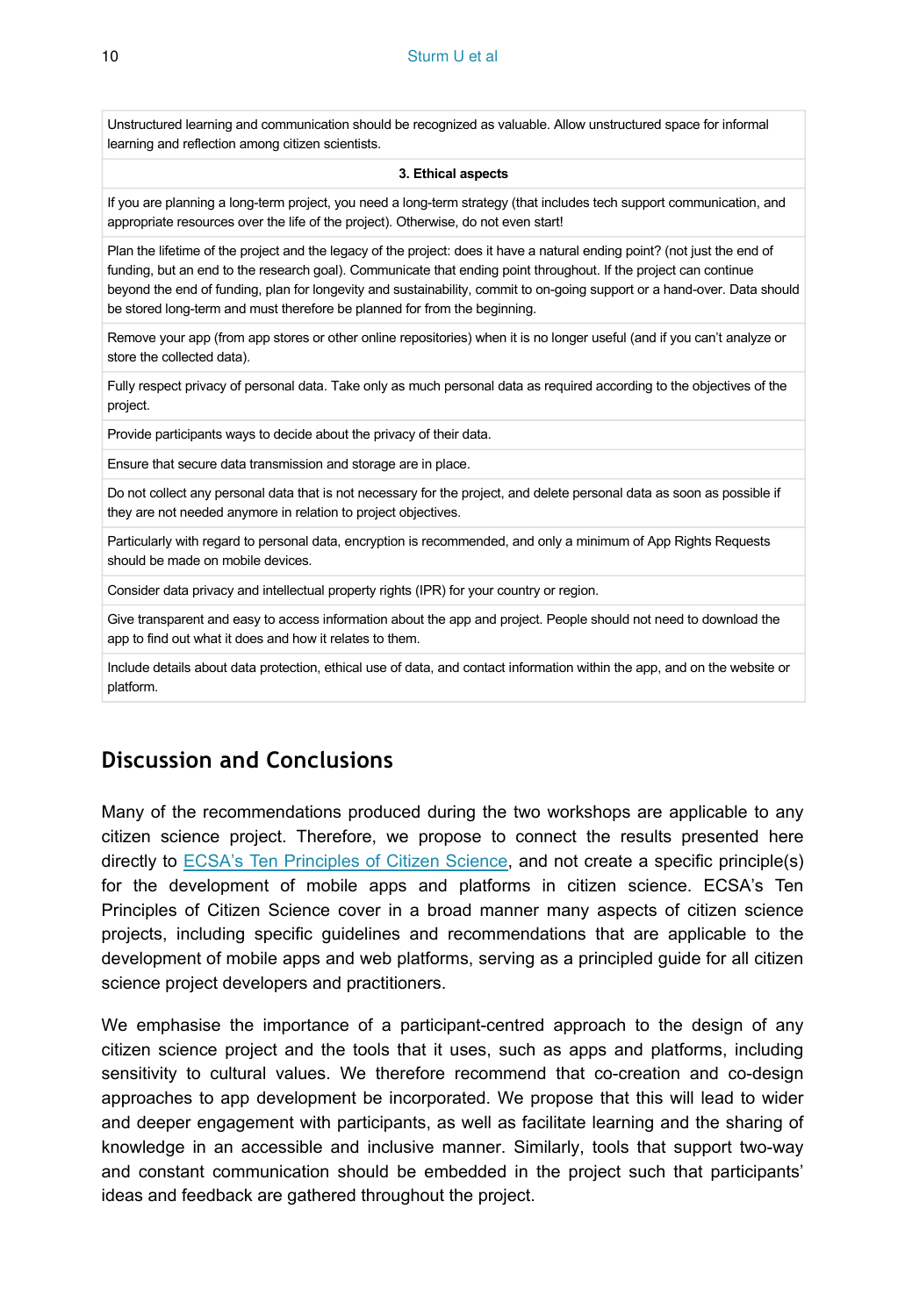In line with the notion of Open Science (see, for example, [Wikipedia](https://en.wikipedia.org/wiki/Open_science)), the scope of sharing should be envisioned beyond data and metadata, to also include other outcomes such as source code, relevant documentation, training material and contact information about those who develop a certain project or tool.

Interoperability should be supported among projects in a way that they become able to " *interact towards mutually beneficial goals, involving the sharing of information and knowledge between these [projects], through the business processes they support, by means of the exchange of data between their ICT systems*" (adopted from the [European](https://ec.europa.eu/isa2/library/european-interoperability-framework-eif-0_en) [Interoperability Framework](https://ec.europa.eu/isa2/library/european-interoperability-framework-eif-0_en)). This should not be restricted exclusively to Citizen Science projects but to any project, even regardless of having a genuine scientific outcome or not. This should help to embrace the outcomes of citizen science projects more widely, for example, by projects targeted at policy making.

We also propose to further specify and extend the principle regarding legal and ethical issues to include other complementary aspects such as: encryption, App Rights Requests, the need to provide transparent and easy to access information about the project, tools used, and data sharing policies.

In general, the workshops pointed out that further discussion and research are needed to propose evidence based recommendations on the topics of ethics in citizen science, learning in citizen science, and application / platform re-use.

Finally, we suggest, to the citizen science community to consider and further discuss the recommendations that resulted of the analysis carried out during these two workshops. And, if wished, to add interpretations of ECSA's Ten Principles of Citizen Science in the context of apps and platforms, for example, in the form of implementation guidelines. We also recommend to discuss and consider the building, together with a sustainable maintenance method, an index for citizen science apps and platforms similar to e.g. Scorpus in scientific publishing, with ECSA acting similar to e.g. ENoLL, and a cross collaboration of the [Australian Citizen Science Association \(ACSA\)](http://csna.gaiaresources.com.au/), ECSA, and the USbased [Citizen Science Association \(CSA\)](http://citizenscience.org/) for defining criteria for ethics evaluation and certification.

### **Acknowledgements**

We would like to thank all of the workshop participants for their contributions, and their organizations for making that participation possible. We wish to particularly acknowledge the [Bridging in Biodiversity Science \(BIBS\)](https://www.bbib.org/bibs-projekt.html) and [Berlin-Brandenburg Institute of Advanced](https://www.bbib.org/home.html) [Biodiversity Research \(BBIB\)](https://www.bbib.org/home.html), [the Federal Ministry of the Environment, Nature](http://www.bmub.bund.de/en/) [Conservation, Building and Nuclear Safety](http://www.bmub.bund.de/en/), the [University of Gothenburg](http://www.gu.se/) and the [Marianne](https://www.wallenberg.com/mmw/en) [and Marcus Wallenberg Foundation](https://www.wallenberg.com/mmw/en). The publication of this article was funded by the Open Access fund of the Leibniz Association.